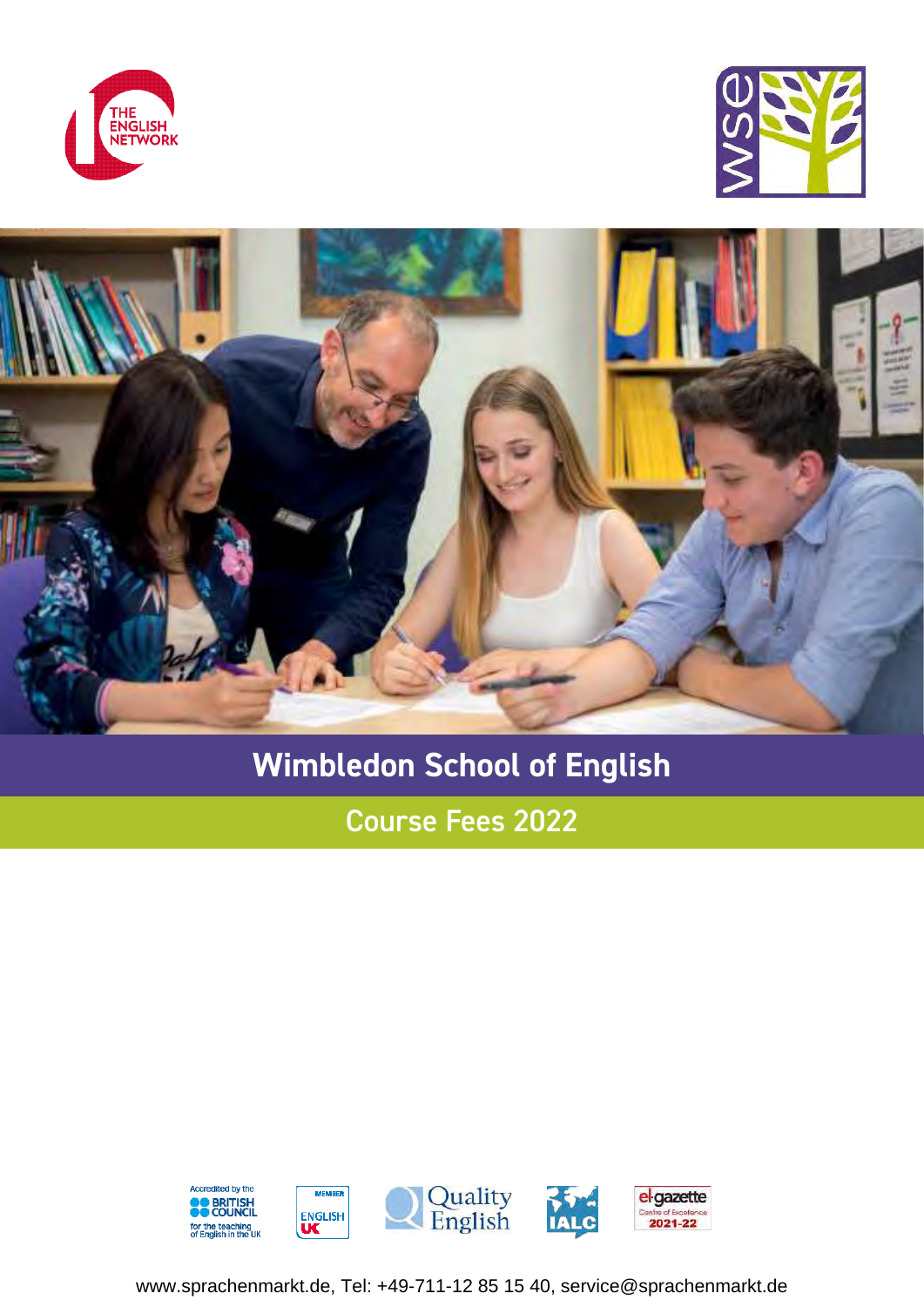## **Wimbledon School of English Course Fees 2022**

#### **Registration Fee**

#### **£55**

#### **Materials Fee**

- **Unlimited use of e-wimbledon** study online before and after your course • Covers the cost of main course books for full-time courses plus an exam
- practice book for exam courses of 9 or more weeks. • Students on exam courses of 8 weeks or fewer will need to buy or borrow the exam practice book.
- Students who extend their course may be liable for an additional materials fee, depending on the length of their original course and the length of the extension.
- Does not cover books which may be needed for intensive options.

| $1-3$ weeks $£40$  | 13-23 weeks $£75$      |
|--------------------|------------------------|
| $4-8$ weeks $£50$  | 24-35 weeks £85        |
| $9-12$ weeks $£65$ | 36 weeks and over £100 |

#### **What your tuition fees include:**

- Use of Study Centre with extensive materials
- Academic advice
- University counselling
- Film, reading and audio library
- Welcome pack and personalised student card
- School based social activities and selected sports and excursions
- Monthly 1:1 tutorials with the main course teacher
- School certificates

#### **What your tuition fees do not include:**

- Accommodation
- Materials Fee
- Examination entry fees • Registration fee
- Insurance (arranged on request)
- Some sports and excursions
- Bank charges
- Travel and Airport transfer

### **Standard Courses** <sup>Ý</sup> 24 Lessons per week (20 hours)

| $\cdot$ Beginners<br>$\cdot$ General English                                                                                                                                                      | 1-4 weeks<br>£344 per week                               | 5-11 weeks<br>£331 per week                                                                                                | <b>12-23 weeks</b><br>£300 per week                                                                                                                | 24-35 weeks<br>£254 per week                                                                                                                       | 36 weeks plus<br>£239 per week                                                                                                                         |
|---------------------------------------------------------------------------------------------------------------------------------------------------------------------------------------------------|----------------------------------------------------------|----------------------------------------------------------------------------------------------------------------------------|----------------------------------------------------------------------------------------------------------------------------------------------------|----------------------------------------------------------------------------------------------------------------------------------------------------|--------------------------------------------------------------------------------------------------------------------------------------------------------|
| • Cambridge English Examinations<br>· Business English & Professional Skills<br>• IELTS Preparation with Pre-Sessional<br><b>Academic English</b><br>· Academic IELTS Express<br>· Future Leaders | 344<br>$\overline{2}$<br>688<br>3<br>1,032<br>1,376<br>4 | $5\phantom{.}$<br>1,655<br>1,986<br>$\overline{6}$<br>7<br>2,317<br>8<br>2,648<br>9<br>2,979<br>10<br>3,310<br>11<br>3,641 | 12<br>3,600<br>13<br>3,900<br>14<br>4,200<br>15<br>4,500<br>16<br>4,800<br>17<br>5,100<br>18<br>5,400<br>19<br>5,700<br>20<br>6,000<br>21<br>6,300 | 24<br>6,096<br>25<br>6,350<br>26<br>6,604<br>27<br>6,858<br>28<br>7,112<br>29<br>7.366<br>30<br>7,620<br>31<br>7,874<br>32<br>8.128<br>33<br>8,382 | 36<br>8,604<br>37<br>8,843<br>38<br>9,082<br>39<br>9,321<br>40<br>9,560<br>41<br>9,799<br>42<br>10,038<br>43<br>10,277<br>10,516<br>44<br>45<br>10,755 |
| • Academic Year Programme                                                                                                                                                                         |                                                          |                                                                                                                            | 22<br>6,600<br>23<br>6,900                                                                                                                         | 34<br>8,636<br>35<br>8,890                                                                                                                         | 46<br>10,994<br>47<br>11,233                                                                                                                           |

| <b>Intensive &amp; Standard plus Options Courses</b><br>28 Lessons per week (23 hours 20 minutes)                                                         |                            |                              |                                                |                                                             |                                        |                                                             |                                        |                                                             |                                        |                                                                    |
|-----------------------------------------------------------------------------------------------------------------------------------------------------------|----------------------------|------------------------------|------------------------------------------------|-------------------------------------------------------------|----------------------------------------|-------------------------------------------------------------|----------------------------------------|-------------------------------------------------------------|----------------------------------------|--------------------------------------------------------------------|
| <b>Standard Courses Plus Options</b><br>Basic Effective Communication,                                                                                    | 1-4 weeks<br>£403 per week |                              |                                                | 5-11 weeks<br>£388 per week                                 |                                        | <b>12-23 weeks</b><br>£355 per week                         |                                        | 24-35 weeks<br>£309 per week                                |                                        | 36 weeks plus<br>£294 per week                                     |
| Effective Communication, Grammar & Writing,<br>IELTS Preparation (Academic) & Academic<br>Writing,<br><b>Intensive Courses</b><br><b>B2 First Express</b> | $\overline{2}$<br>3<br>4   | 403<br>806<br>1,209<br>1,612 | 5<br>$\overline{6}$<br>7<br>8<br>9<br>10<br>11 | 1.940<br>2,328<br>2,716<br>3,104<br>3,492<br>3,880<br>4.268 | 12<br>13<br>14<br>15<br>16<br>17<br>18 | 4,260<br>4,615<br>4.970<br>5,325<br>5.680<br>6,035<br>6.390 | 24<br>25<br>26<br>27<br>28<br>29<br>30 | 7,416<br>7,725<br>8.034<br>8,343<br>8.652<br>8.961<br>9.270 | 36<br>37<br>38<br>39<br>40<br>41<br>42 | 10,584<br>10,878<br>11,172<br>11,466<br>11,760<br>12,054<br>12,348 |
| <b>Intensive Course</b><br>$\bullet$<br>Academic Year Programme                                                                                           |                            |                              |                                                |                                                             | 19<br>20<br>21<br>22<br>23             | 6,745<br>7.100<br>7,455<br>7.810<br>8,165                   | 31<br>32<br>33<br>34<br>35             | 9,579<br>9,888<br>10,197<br>10,506<br>10,815                | 43<br>44<br>45<br>46<br>47             | 12,642<br>12,936<br>13,230<br>13,524<br>13,818                     |
|                                                                                                                                                           |                            |                              |                                                |                                                             |                                        |                                                             |                                        |                                                             |                                        |                                                                    |

| <b>English and Culture: Experience London</b><br>26 Lessons per week (21 hours 40 minutes) |  |  |  |  |
|--------------------------------------------------------------------------------------------|--|--|--|--|
| There is no materials fee on this course - This course fee includes materials              |  |  |  |  |
| 1 week - $£475$<br>20 Classroom Lessons                                                    |  |  |  |  |

### **English for Life and Work (30+)** <sup>Ý</sup> 24 Lessons per week (20 hours)

- - Small groups of 8 students maximum<br> **E440** per week • 2 lunches with your teacher per week

[Ý] Including Hybrid delivery courses

• 6 Lessons around London

2 weeks - **£850**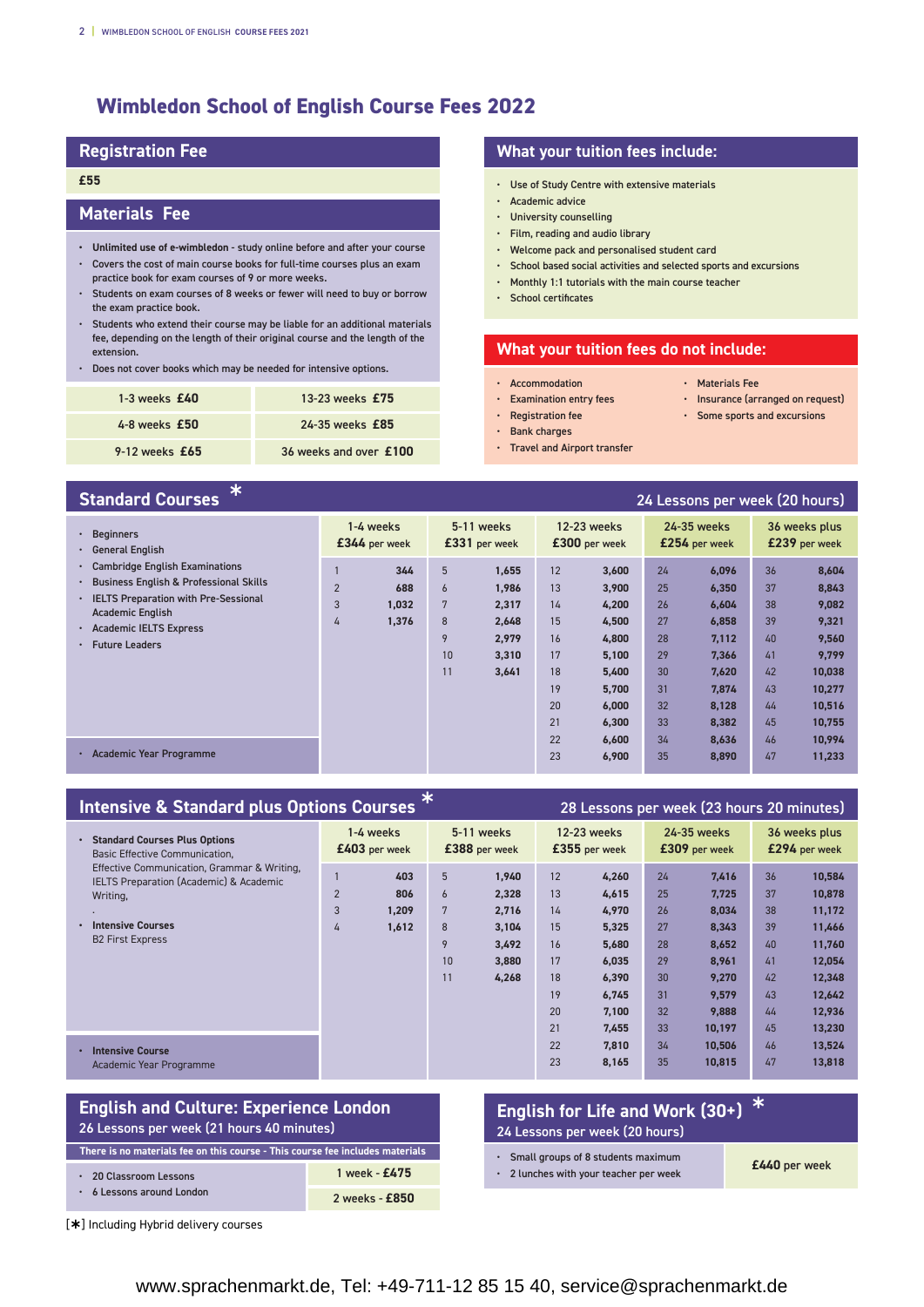#### **Summer Family Programme** 24 Lessons per week (20 hours)

#### **Children's Course**

- 20 classroom lessons
- 4 lessons involving local excursions or activities
- There is no materials fee on this course

Children's Course - **£395** per week

#### **Parent Course**

• 24 classroom lessons

General English - **£344** per week

English for Life and Work - **£440** per week

| <b>English for Law with TOLES Preparation</b> | $\ast$ |
|-----------------------------------------------|--------|
| 28 Lessons per week (23 hours 20 minutes)     |        |

**Medical English** 

28 Lessons per week (23 hours 20 minutes)

**£515** per week

| <b>OET Preparation</b>                                                        |
|-------------------------------------------------------------------------------|
| 28 Lessons per week (23 hours 20 minutes)                                     |
| There is no materials fee on this course - This course fee includes materials |
| £430 per week                                                                 |

### **Football Academy**

- 2 lessons of football training and 2 of football theory per week
- Course run by Premier League club Crystal Palace
- Fees are in addition to Standard Course fees

**£110** per week

#### **Insurance**

**£6** per week

### **Document Delivery**

Confirmation of your booking can be sent via DHL

Europe - **£80** Rest of the World - **£100**

#### **Tennis Lessons**

- Private tennis lessons with a professional coach
- Can be arranged by the school as an addition to any course

**£70 per hour**

For prices of all part-time, online and evening courses, please see our Part-Time and Online brochure or visit

| One-to-One                                         |
|----------------------------------------------------|
| 1 lesson = $50$ minutes                            |
| · Available as face-to-face lessons £69 per lesson |

| no materials fee on this course - This course fee includes materials<br>20 lessons per week - £1,380 per week<br>24 lessons per week - £1,656 per week<br>28 lessons per week - £1,932 per week<br>30 lessons per week - £2,070 per week |  |
|------------------------------------------------------------------------------------------------------------------------------------------------------------------------------------------------------------------------------------------|--|
|                                                                                                                                                                                                                                          |  |
|                                                                                                                                                                                                                                          |  |
|                                                                                                                                                                                                                                          |  |
|                                                                                                                                                                                                                                          |  |
|                                                                                                                                                                                                                                          |  |
|                                                                                                                                                                                                                                          |  |

### **Intensive with One-to-One**

1 lesson = 50 minutes

**There is** 

- Only available as an add-on to a Standard Course
- Fees are in addition to Standard Course fees

**There is no materials fee on this course - This course fee includes materials**

- 4 One-to-One lessons per week **£232** per week
- 5 One-to-One lessons per week **£290** per week

6 One-to-One lessons per week - **£348** per week

#### **Intensive with Two-to-One** 1 lesson = 50 minutes

**There is no materials fee on this course - This course fee includes materials**

- Only available as an add-on to a Standard Course
- The two students must book the lessons at the same time
- Fees are per person and in addition to Standard Course fees

4 Two-to-One lessons per week - **£148** per week

- 5 Two-to-One lessons per week **£185** per week
- 6 Two-to-One lessons per week **£222** per week

| <b>Examination Fees</b>                               | Paper<br>based        | <b>Computer</b><br>based     |      |
|-------------------------------------------------------|-----------------------|------------------------------|------|
| Cambridge English - A2 Key (KET)                      |                       | £100                         | £100 |
| Cambridge English - B1 Preliminary (PET)              |                       | £110                         | £110 |
| Cambridge English - B2 First (FCE)                    |                       | £160                         | £160 |
| Cambridge English - C1 Advanced (CAE)                 |                       | £163                         | £163 |
| Cambridge English - C2 Proficiency (CPE)              |                       | £172                         | £172 |
| Cambridge English - C2 Business Higher (BEC)          |                       | £159                         | £159 |
| <b>Teaching Knowledge Test</b>                        | Price per module      | £55                          |      |
| International English Language Testing System (IELTS) |                       | £190                         | £190 |
| <b>PTE Academic</b>                                   | Prices from           |                              | £170 |
| <b>TOLES Advanced</b>                                 | Approximate price     | £150                         |      |
| Linguaskill                                           | Price per module      |                              | £60  |
| <b>OET</b>                                            |                       | \$587 AUD                    |      |
| <b>TEA (Listening &amp; speaking)</b>                 | £150 (UK CAA License) | £185 (for EASA Member state) |      |

[Ý] Including Hybrid delivery courses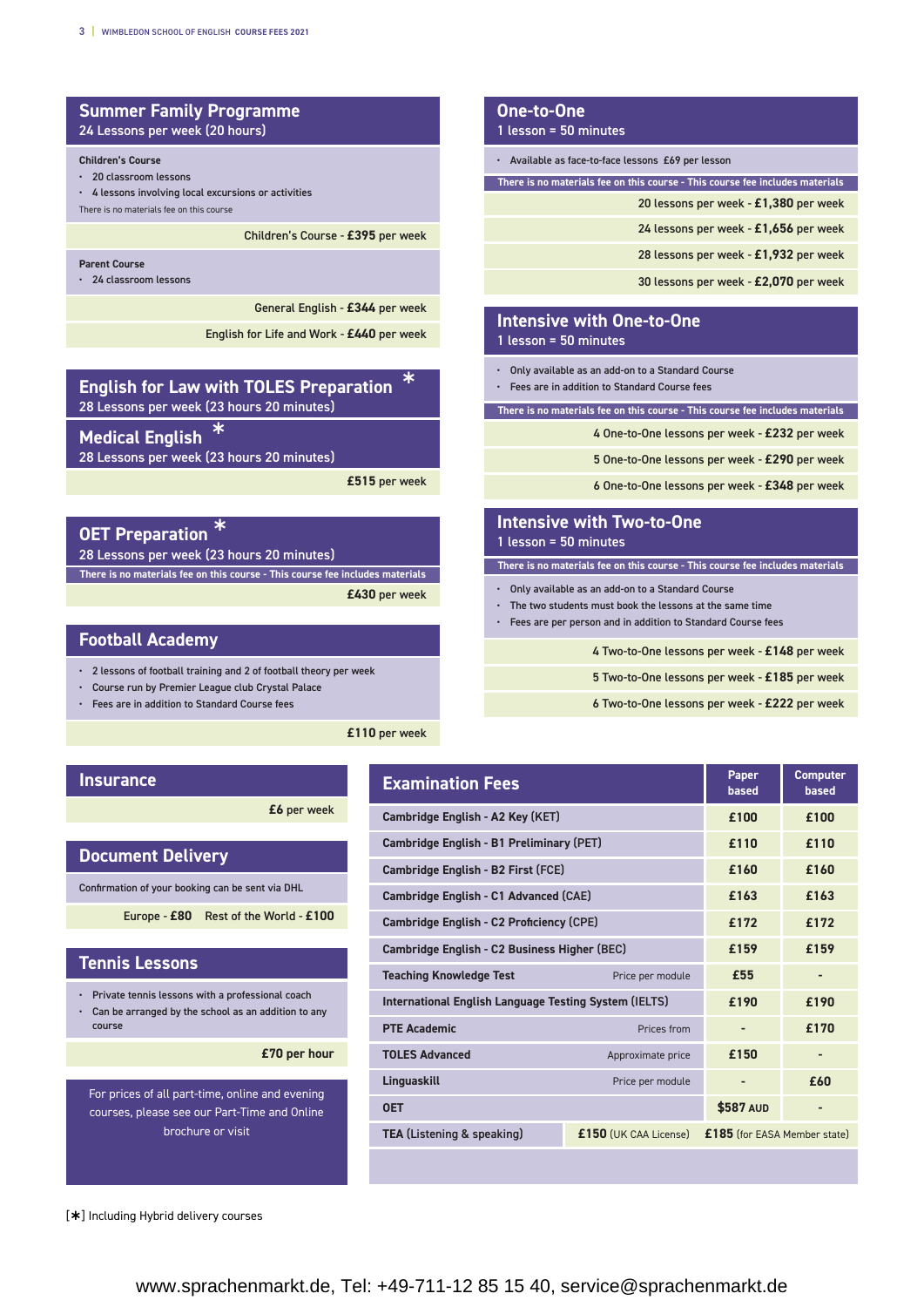|                                        | <b>Single Room</b> |                      | Twin Room (price per student) |                 |                      | Use of kitchen | Minimum age  |                 |
|----------------------------------------|--------------------|----------------------|-------------------------------|-----------------|----------------------|----------------|--------------|-----------------|
| <b>Homestay</b>                        | <b>Standard</b>    | <b>Standard Plus</b> | Superior                      | <b>Standard</b> | <b>Standard Plus</b> | Superior       |              | for individuals |
| Breakfast & dinner - full week         | £200               | £235                 | £270                          | £150            | £190                 | £225           |              | 16              |
| Breakfast (full week) Dinner (Sun-Thu) | £180               | £215                 | £250                          | £130            | £170                 | £205           |              | 18              |
| <b>Breakfast only</b>                  | £160               | £195                 | £230                          | £110            | £150                 | £185           |              | 18              |
| Independent room - self catering       | £140               | £175                 | £210                          |                 |                      |                | $\checkmark$ | 18              |
| Private bathroom or ensuite            |                    | $\checkmark$         | $\checkmark$                  |                 | $\checkmark$         | $\checkmark$   |              |                 |
| Walking distance of school             | <b>Some</b>        |                      | $\checkmark$                  | <b>Some</b>     |                      | $\checkmark$   |              |                 |
| TV in room                             |                    |                      | $\checkmark$                  |                 |                      | $\checkmark$   |              |                 |
| <b>Bed linen and towels</b>            | $\checkmark$       | $\checkmark$         | $\checkmark$                  | $\checkmark$    | $\checkmark$         | $\checkmark$   |              |                 |
| Cleaning                               | Weekly             | Weekly               | Weekly                        | <b>Weekly</b>   | <b>Weekly</b>        | <b>Weekly</b>  |              |                 |

Students will experience a warm welcome into the home and life of the host family. Homes will be clean and comfortable, the family will be of native English speaking standard, and offering a taste of Britain, its culture and its cultural diversity.

• Check in between 07:30 and 23:00

- £30 supplement per week for halal, celiac/gluten free and vegan diets
- £50 supplement per week for stays over the 2-week Christmas holidays
- **Please note:** Twin rooms are only for two students travelling together

| <b>Student House Share</b><br><b>Self Catering</b> | <b>Kings Lodge</b><br><b>Superior Room</b> | <b>Queens Lodge</b><br><b>Superior Room</b> |
|----------------------------------------------------|--------------------------------------------|---------------------------------------------|
| Single room - ensuite                              | £285                                       | £305                                        |
| Single room - private bathroom                     |                                            | £285                                        |
| Large room - ensuite                               | £320                                       | £320                                        |
| Twin room - ensuite (price per student)            | £225                                       |                                             |
| Minimum Age                                        | 18                                         | 18                                          |
| Minimum stay                                       | 2 weeks                                    | 2 weeks                                     |
| <b>Walking distance of school</b>                  | $\checkmark$                               | $\checkmark$                                |
| TV in room                                         | $\checkmark$                               | ✓                                           |
| <b>Bed linen and towels</b>                        | <b>Bed linen only</b>                      | <b>Bed linen only</b>                       |
| Cleaning                                           | Daily                                      | Daily                                       |

- Dining and seating area
- Fully-fitted kitchen with cooker, microwave, dishwasher and fridge/ freezer
- Laundry room with iron, washing machine and dryer
- Outside garden
- Bookings are from Saturday to Saturday only.
- Arrival is between 13:00-17:00. There is a £60 fee for late arrivals and we cannot check students in after 20.00
- Breakage deposit (refundable) is £300.00
- Twin rooms are only for two students travelling together
- Please check availability before booking -

| <b>Airport Transfers</b>                      | One way per person |
|-----------------------------------------------|--------------------|
| <b>London Heathrow</b>                        | £140               |
| <b>London Gatwick</b>                         | £165               |
| <b>London Stanstead</b>                       | £185               |
| <b>London City</b>                            | £145               |
| <b>London Luton</b>                           | £180               |
| <b>St Pancras International Train Station</b> | £135               |

**• Meeting and transfer to accommodation address**

- **Return transfers are charged at the same rate**
- **For two people travelling together please add £35 to the above prices • Includes up to 2 hours' waiting time from landing. An additional £35 fee for**
- **every 35 minutes thereafter will apply and be charged on arrival**
- **There is a £35 surcharge for arrivals or departures on public holidays**

| <b>Residence</b><br><b>Self Catering</b> | <b>Kingston</b><br><b>Summer</b><br><b>Residence</b> |
|------------------------------------------|------------------------------------------------------|
| Premium studio                           | £290                                                 |
| Minimum Age                              | 18                                                   |
| Minimum stay                             | 1 week                                               |
| <b>Walking distance of school</b>        |                                                      |
| TV in room                               |                                                      |
| <b>Bed linen and towels</b>              | <b>Bed linen only</b>                                |
| Cleaning                                 | <b>Additional fee</b>                                |

**Kingston Summer Residence** (One Penrhyn Road)

- Luxury residence located in the heart of Kingston and just minutes from the river, cafés and shopping centre
- Only 12 minutes by train to Wimbledon.
- Communal facilities include a common room with pool tables, TVs and study areas
- 24-hour security

•

- Overnight guests for up to 3 nights per week
- A kitchen pack is available for £25, consisting of cutlery, 2 plates, a bowl, a mug, a saucepan and a pot

| <b>South Kensington Hostel</b><br><b>Breakfast Only</b> | <b>Catholic Hostel</b><br>female only |
|---------------------------------------------------------|---------------------------------------|
| Single room - shared bathroom                           | £145                                  |
| Shared room 2 beds - shared bathroom                    | £125                                  |
| Shared room 3 beds - shared bathroom                    | £115                                  |
| Age between                                             | $18 - 30$                             |
| Minimum stay                                            | 2 weeks                               |

• These prices are subject to change without prior notice

• Upon arrival, you pay a deposit of two weeks in cash only. This will be returned on the day of your departure, subject to an inspection of your room by the sisters.

Please note: a supplement of £55 is applied to the first week of all Homestay, Student House Share and Residence accommodation shown above.